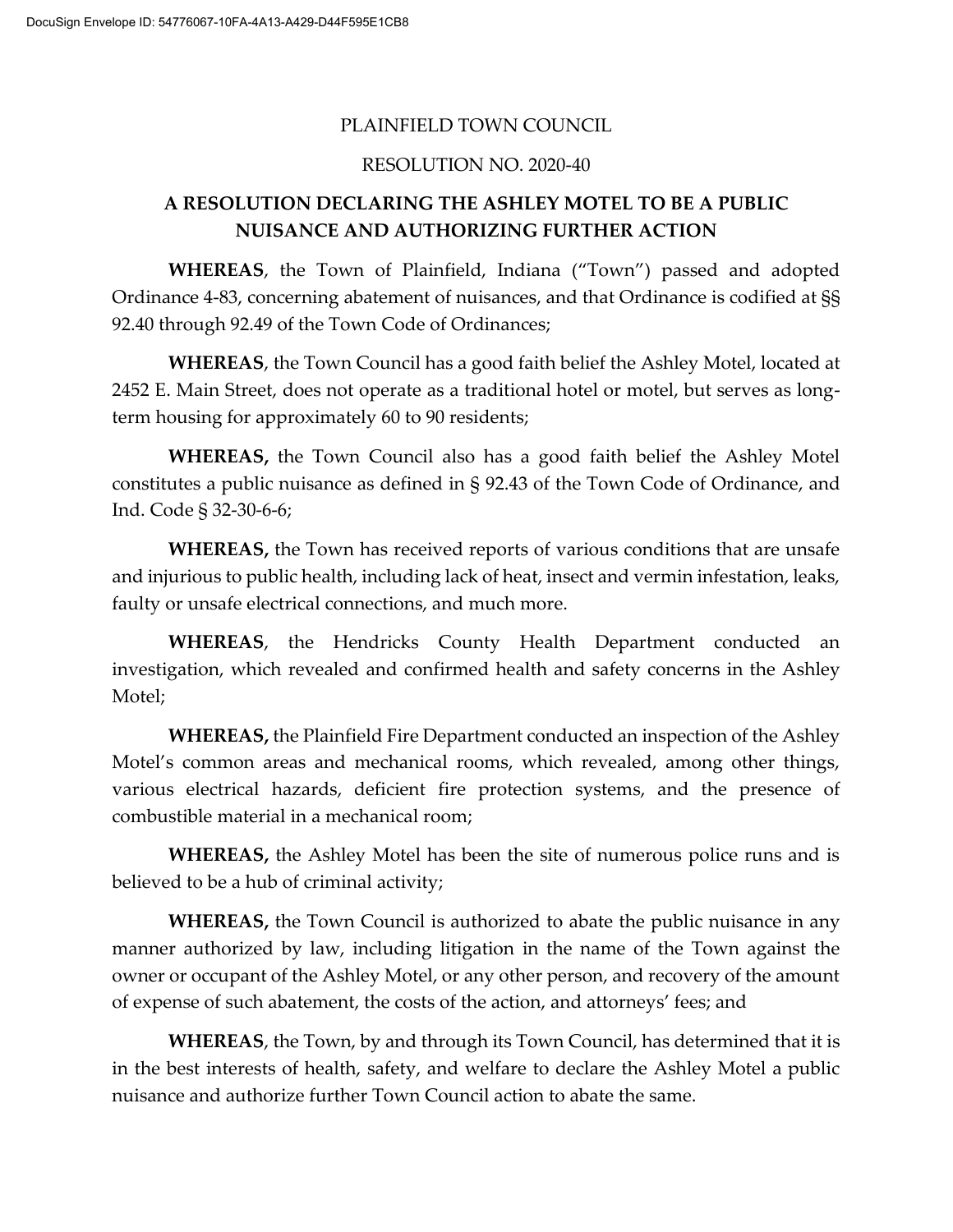## **NOW, THEREFORE, BE IT RESOLVED** BY THE TOWN COUNCIL OF THE TOWN OF PLAINFIELD, INDIANA, AS FOLLOWS.

Section 1. The above recitals are incorporated by reference.

Section 2. The Town Council declares the Ashley Motel, located at 2452 E. Main Street, to be a public nuisance as defined under § 92.43 of the Town Code of Ordinances and Ind. Code § 32-30-6-6.

Section 3. In accordance with § 92.41 of the Town Code of Ordinances and Ind. Code § 32-30-6, *et. al*., the Town Council hereby authorizes the Town, its designees or attorneys, to take any and all action necessary and proper to ensure the abatement of the Ashley Motel for the health and safety of its residents and neighboring properties.

[The remainder of this page is intentionally left blank.]